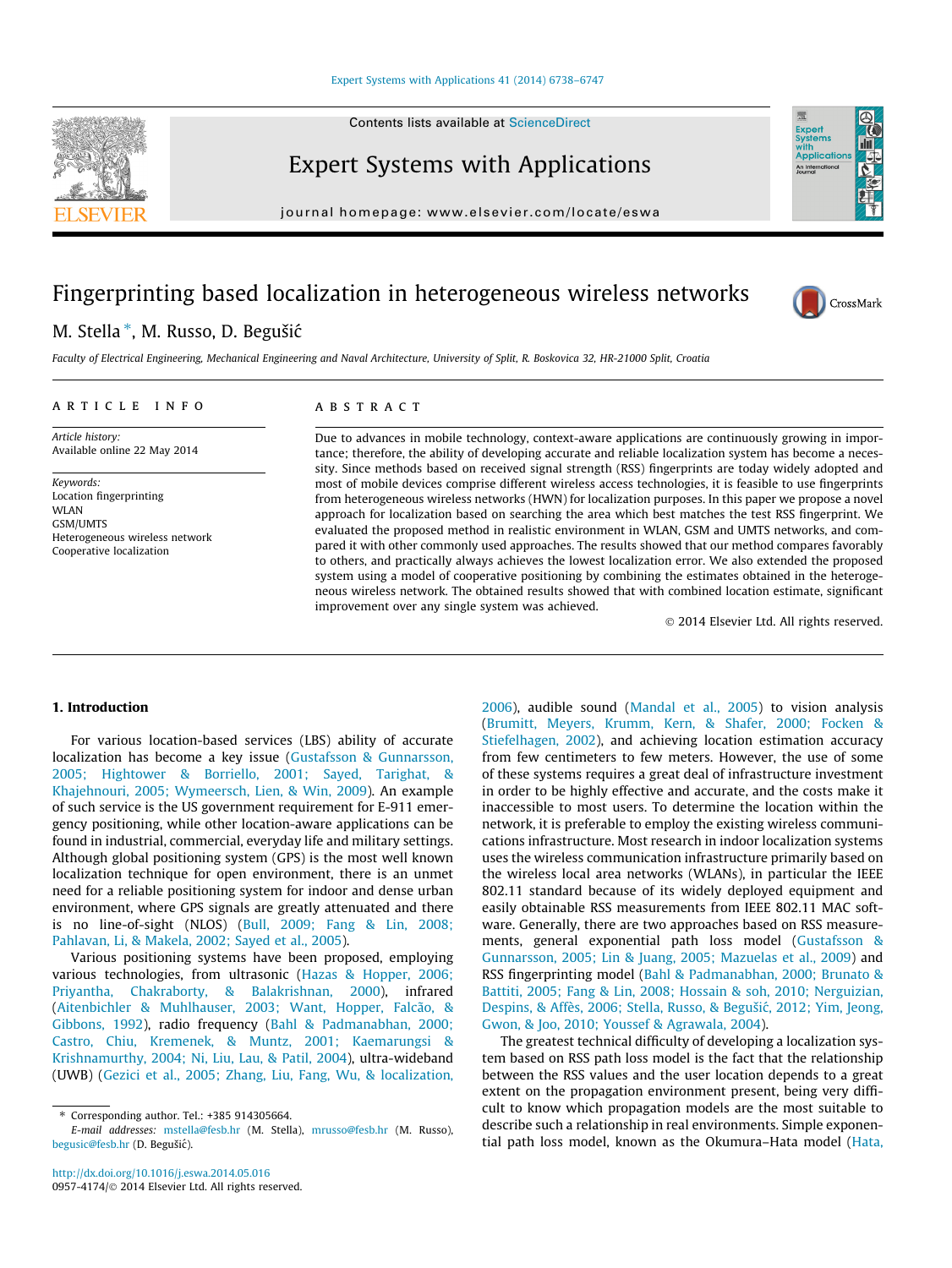[1980; Okumura, Ohmori, Kawano, & Fukuda, 1968\)](#page--1-0), has been used in many proposed localization algorithms. Although the model is very simple and easy to deploy, disadvantages of such approach are the facts that transmitted power, the position of the antenna and the path loss constant need to be known, while, in practice, it depends on the local environment and on multipath and nonline-of-sight (NLOS) conditions. In order to achieve higher localization accuracy, authors use different path loss exponents ([Shirahama & Ohtsuki, 2008; Mao, Anderson, & Fidan, 2007](#page--1-0)) and different models [\(Bshara, Orguner, Gustafsson, & Van Biesen,](#page--1-0) [2010](#page--1-0)).

Currently, the most popular solution based on WLAN systems is the fingerprinting architecture [\(Bahl & Padmanabhan, 2000;](#page--1-0) [Brunato & Battiti, 2005; Fang & Lin, 2008; Hossain & soh, 2010;](#page--1-0) [Nerguizian et al., 2006; Stella et al., 2012; Youssef & Agrawala,](#page--1-0) [2004](#page--1-0)). Since it was first proposed in [Bahl and Padmanabhan](#page--1-0) [\(2000\)](#page--1-0), RSS is the most common signal parameter used in location fingerprints. Besides easily obtainable RSS measurements and no requirement for additional hardware, the advantage of this method is its lower sensitivity to multipath and NLOS conditions.

A location fingerprint based on characteristics such as RSS is the basis for representing a unique position or location. It is created under the assumption that each position or location inside a building has a unique signature. The process is composed of two phases: a phase of data collection called off-line phase and a phase of locating a user in real-time called on-line phase. The first phase consists of recording a set of RSS fingerprints in a database as a function of the users location covering the entire zone of interest and using this data as input and as the target of a pattern matching algorithm. During the second phase, RSS fingerprint is measured by a receiver and applied on pattern-matching algorithm to estimate location. In literature, various algorithms have been investigated from probabilistic method ([Fang, Lin, & Lee, 2008; Fox,](#page--1-0) [Hightower, Liao, Schulz, & Borriello, 2003; Kushki, Plataniotis, &](#page--1-0) [Venetsanopoulos, 2007; Roos, Myllymäki, Tirri, Misikangas, &](#page--1-0) [Sievänen, 2002\)](#page--1-0), k-nearest-neighbor ([Bahl & Padmanabhan, 2000\)](#page--1-0) or a later approach of weighted k-nearest-neighbor [\(Hossain &](#page--1-0) [soh, 2010](#page--1-0)), neural networks ([Battiti, Le, & Villani, 2002; Fang &](#page--1-0) [Lin, 2008; Laoudias, Kemppi, & Panayiotou, 2009; Nerguizian](#page--1-0) [et al., 2006\)](#page--1-0), and support vector machines [\(Kushki, Plataniotis, &](#page--1-0) [Venetsanopoulos, 2010; Wu, Li, Ng, & Leung, 2007](#page--1-0)).

Besides WLAN, RSS measurement can also be easily obtained in other wireless networks. As a part of GSM standard (e.g. [ETSI,](#page--1-0) [1997\)](#page--1-0) which is required for successful handovers, mobile phones are required to report signal strength of 6 neighboring cells. This limitation could be easily overcome only with changing software since every GSM hardware has to have ability of screening the whole GSM band (GSM specification request). In UMTS, MS (mobile station) is required to measure received signal code power. For distinction of base stations (BSs), Scrambling Code (SC) can be used.

WiMAX modems contain RSS-based measurement called SCORE which is used to indicate connection quality. SCORE values are subject to higher variations than RSS because they depend on the signal strength and the output of the Viterbi decoder. It was shown in [Bshara et al. \(2010\)](#page--1-0) that using the actual RSS values gives higher accuracy than using SCORE values.

LTE networks support a range of complementary positioning methods [\(Ericsson, 2011](#page--1-0)). The basic method Cell ID (CID) utilizes cellular system knowledge about the serving cell of a specific user. Support for this method has been mandatory since Release 8, and the following methods became available with Release 9: Enhanced Cell ID (E-CID), OTDOA (Observed Time Difference of Arrival), A-GNSS (Assisted Global Navigation Satellite System). E-CID enables UE (user equipment) to report to the network the serving cell ID, Rx-Tx time difference (only for the serving cell), RSRP (Reference Signals Received Power) – measurement of the received power level, RSRQ (Reference Signals Received Quality) – measurement of the received quality (SNR). In [Wigren \(2012\),](#page--1-0) authors use enhanced cell identity information for fingerprinting based localization in the LTE cellular system.

Today, mobile technology comprises highly sophisticated devices like smartphones, tablets or notebooks with different wireless access technologies such as cellular networks (GSM/UMTS) and WLAN, so it can be feasible to use fingerprints from HWN for localization purposes. While there is a great number of research on wireless positioning, work on fusing multiple information from HWNs for localization purpose is still largely missing, only a few researches have already been done supporting such approach ([Fang & Lin, 2010; Mahtab Hossain, Jin, Soh, & Van, 2013; Kwon,](#page--1-0) [Dundar, & Varaiya, 2004; Varshavsky, de Lara, Hightower,](#page--1-0) [LaMarca, & Otsason, 2007](#page--1-0)). A hybrid algorithm is presented in [Kwon et al. \(2004\)](#page--1-0) for indoor positioning using WLAN based system that combines the fingerprinting method and propagation loss model. In [Mahtab Hossain et al. \(2013\)](#page--1-0) authors combine WLAN and Bluetooth system. In [Fang and Lin \(2010\)](#page--1-0) cooperative approach is used for positioning in HWN, where spatial correlation embedded in measurements is exploited.

The focus of our research in this paper is to provide cost-effective location estimation, utilizing existing infrastructure. Due to a wide availability of WLAN infrastructure and practically ubiquitous GSM/UMTS service we choose these wireless technologies for our analysis and experiments.

In this paper we propose a novel approach for localization based on determining the area which best matches the test RSS



Fig. 1. RSS maps for AP1, AP2, AP3.